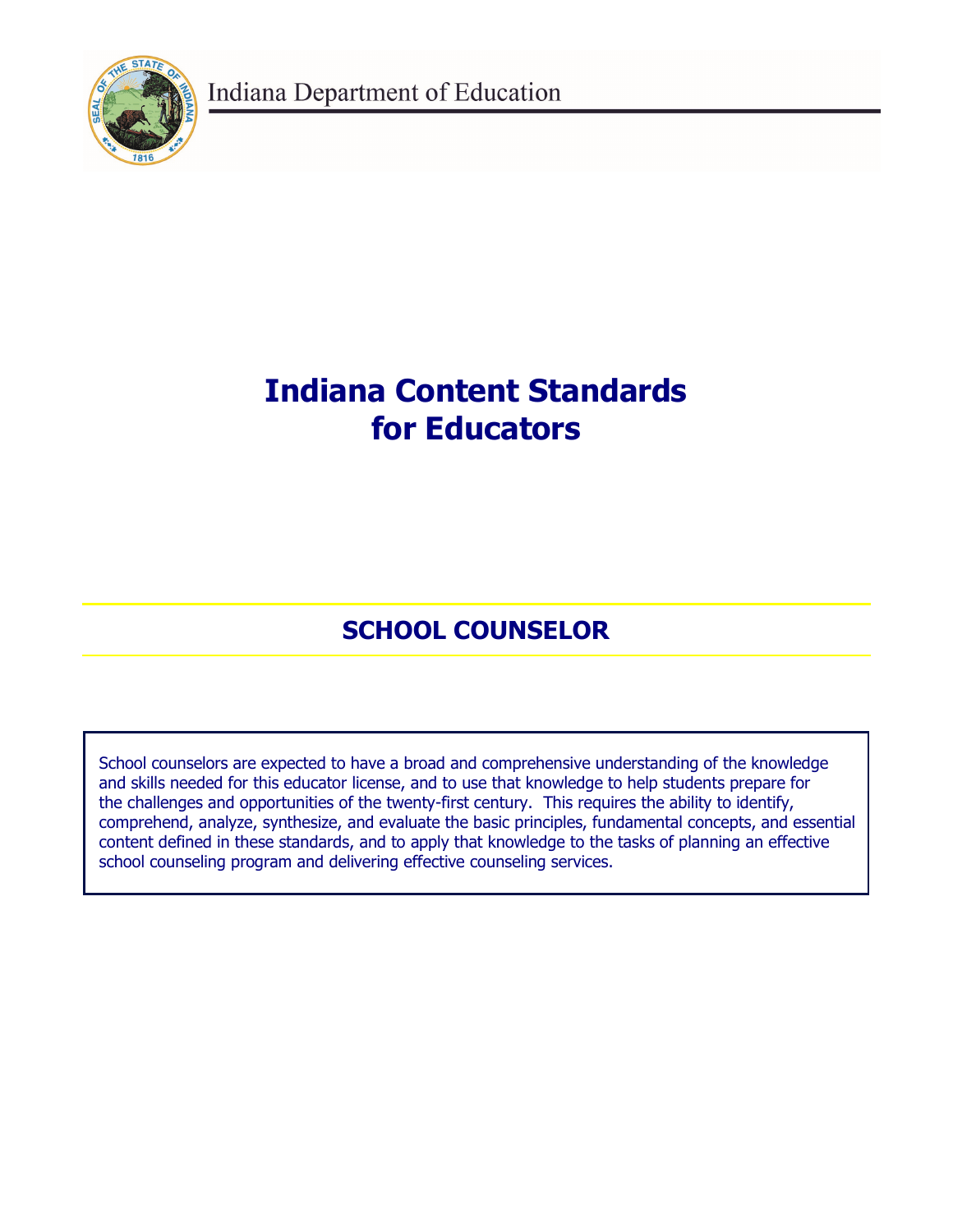# **Table of Contents**

| Selected Bibliography of Standards and Sources Related to |
|-----------------------------------------------------------|
|                                                           |

Alignment of Educator Standards with State and National Standards .............9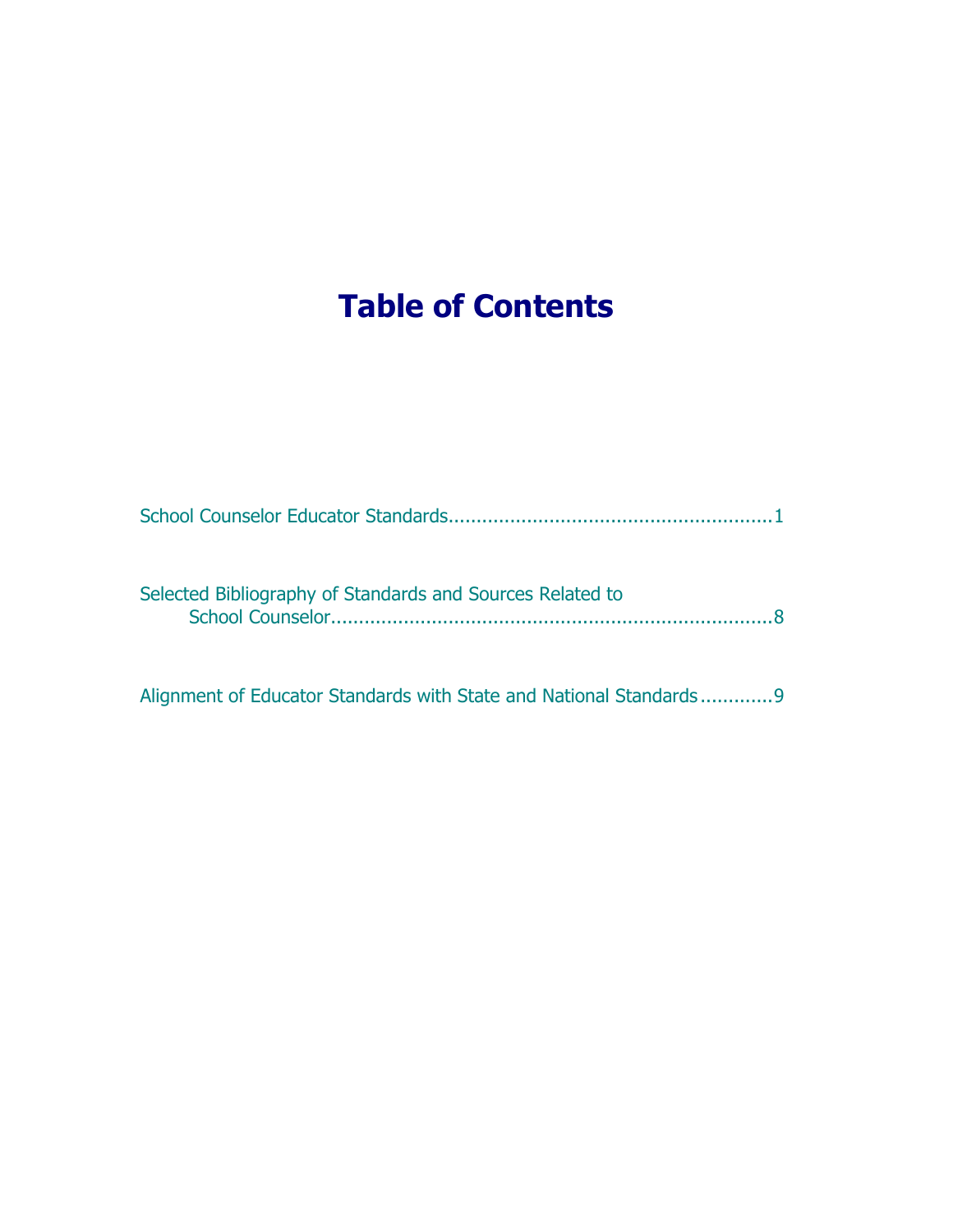#### **Standard 1: Human Development and the Learning Process**

School counselors have a broad and comprehensive understanding of human development, learning theories, and the learning process.

#### **Standard 2: Theories and Practices in Education and School Counseling**

School counselors have a broad and comprehensive understanding of theories and current practices in education and school counseling and of the role of school counseling in the educational program and demonstrate the ability to develop and implement guidance curricula and prevention programming.

#### **Standard 3: The School Counseling and Guidance Program**

School counselors have a broad and comprehensive understanding of the components of comprehensive, standards-based, data-driven, and outcome-focused school counseling and guidance programs and demonstrate the ability to develop, implement, manage, and evaluate school counseling and guidance programs.

#### **Standard 4: Individual Counseling, Small-Group Counseling, and Classroom Guidance**

School counselors have a broad and comprehensive understanding of individual counseling, small-group counseling, and classroom guidance and demonstrate the ability to provide individual and small-group counseling and to deliver guidance lessons that meet the needs of all students.

#### **Standard 5: Responsive Services and Crisis Counseling**

School counselors have a broad and comprehensive understanding of responsive services and crisis counseling and demonstrate the ability to plan, implement, manage, and evaluate responsive services and crisis counseling.

#### **Standard 6: Career and Postsecondary Educational Guidance and Counseling**

School counselors have a broad and comprehensive understanding of developmentally appropriate career and postsecondary educational guidance and counseling and demonstrate the ability to develop, implement, manage, and evaluate developmentally appropriate career and postsecondary educational guidance and counseling.

#### **Standard 7: The Leadership Role of the School Counselor**

School counselors have a broad and comprehensive understanding of the role of the school counselor as an agent of change and demonstrate the ability to communicate and collaborate with stakeholders to create learning environments that promote educational equity and success for all students.

#### **Standard 8: Professional, Legal, and Ethical Standards and Issues in School Counseling**

School counselors have a broad and comprehensive understanding of professional, legal, and ethical standards and issues in school counseling and demonstrate the ability to apply professional, legal, and ethical standards in their work as school counselors.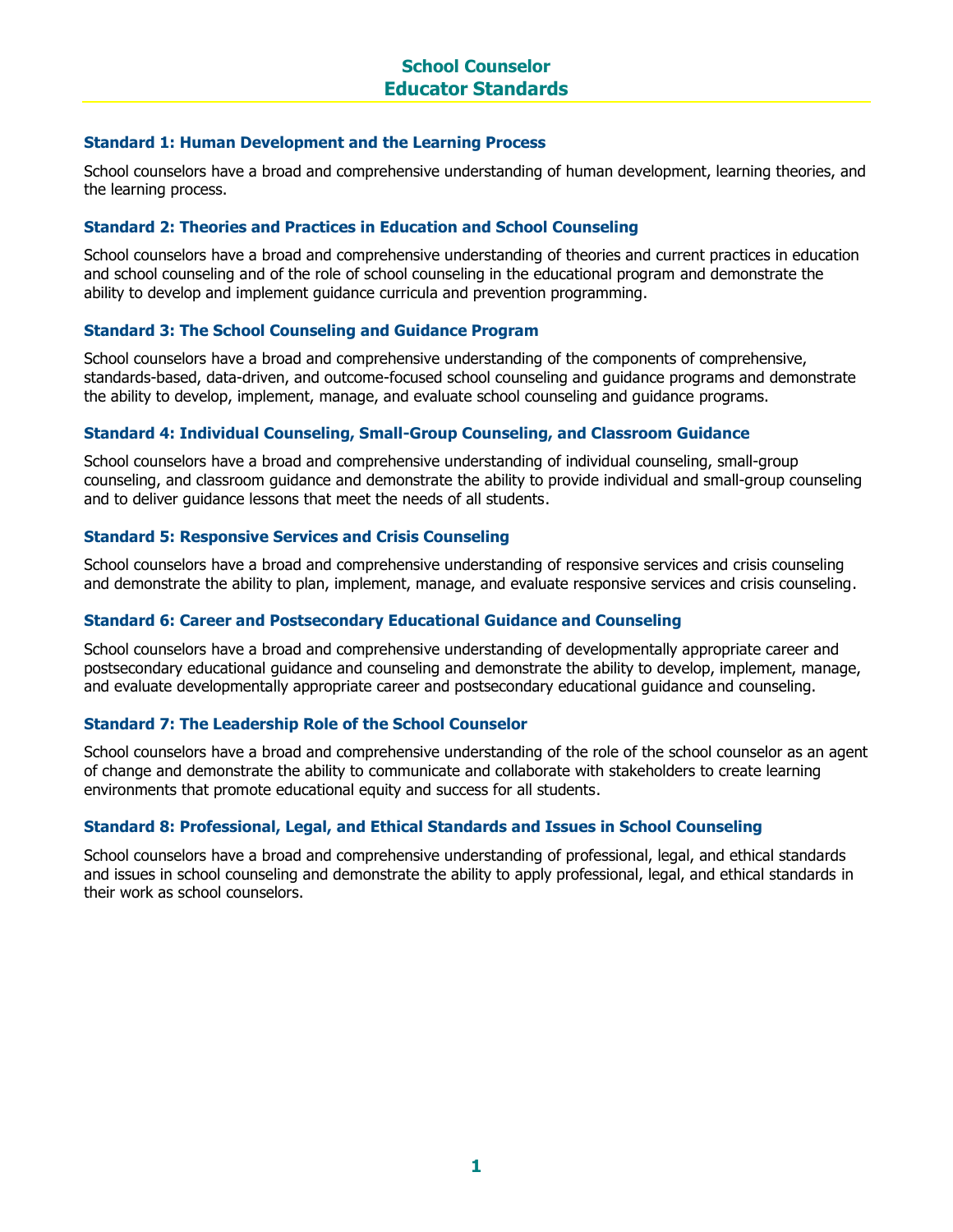#### **Standard 1: Human Development and the Learning Process**

#### **School counselors have a broad and comprehensive understanding of human development, learning theories, and the learning process, including:**

- **1.1** theories of human development and characteristics and processes of physical, cognitive, social, emotional, and language development
- **1.2** factors (e.g., genetics, nutrition, chronic illness, family dynamics) that affect human development and developmental issues that affect student success
- **1.3** skills and competencies that enhance the physical and emotional health of students at different stages of development
- 1.4 learning theories and research related to the learning process and their implications for instruction
- **1.5** factors (e.g., culture, language, family dynamics) that affect the learning process and the learning environment
- **1.6** instructional implications of various learning styles, strategies, and environments as well as obstacles to student learning and strategies for coping with or removing these obstacles

#### **Standard 2: Theories and Practices in Education and School Counseling**

**School counselors have a broad and comprehensive understanding of theories and current practices in education and school counseling and of the role of school counseling in the educational program and demonstrate the ability to develop and implement guidance curricula and prevention programming, including:**

- **2.1** educational systems, philosophies, and theories, as well as current trends in education, including the organizational structure and governance of the national and state educational systems
- **2.2** cultural, political, and social influences on current educational practices and the impact on student success of school, district, and state educational policies, procedures, and practices
- **2.3** strategies and techniques for creating and implementing a schoolwide needs assessment and for analyzing, interpreting, and utilizing data to develop a comprehensive guidance curriculum
- **2.4** strategies for designing developmentally appropriate classroom and schoolwide guidance curricula that meet the needs of all students and align with educational and professional standards at the local, state, and national level as well as with district and school goals, curricula, and mission
- 2.5 strategies for designing proactive prevention programming to support the healthy development of all students in the physical, social, emotional, academic, and career domains
- **2.6** strategies for collaborating with stakeholders to ensure a safe and secure learning environment by developing and implementing school safety initiatives, anti-bullying (including cyber-bullying) initiatives, violence prevention programs, and suicide prevention plans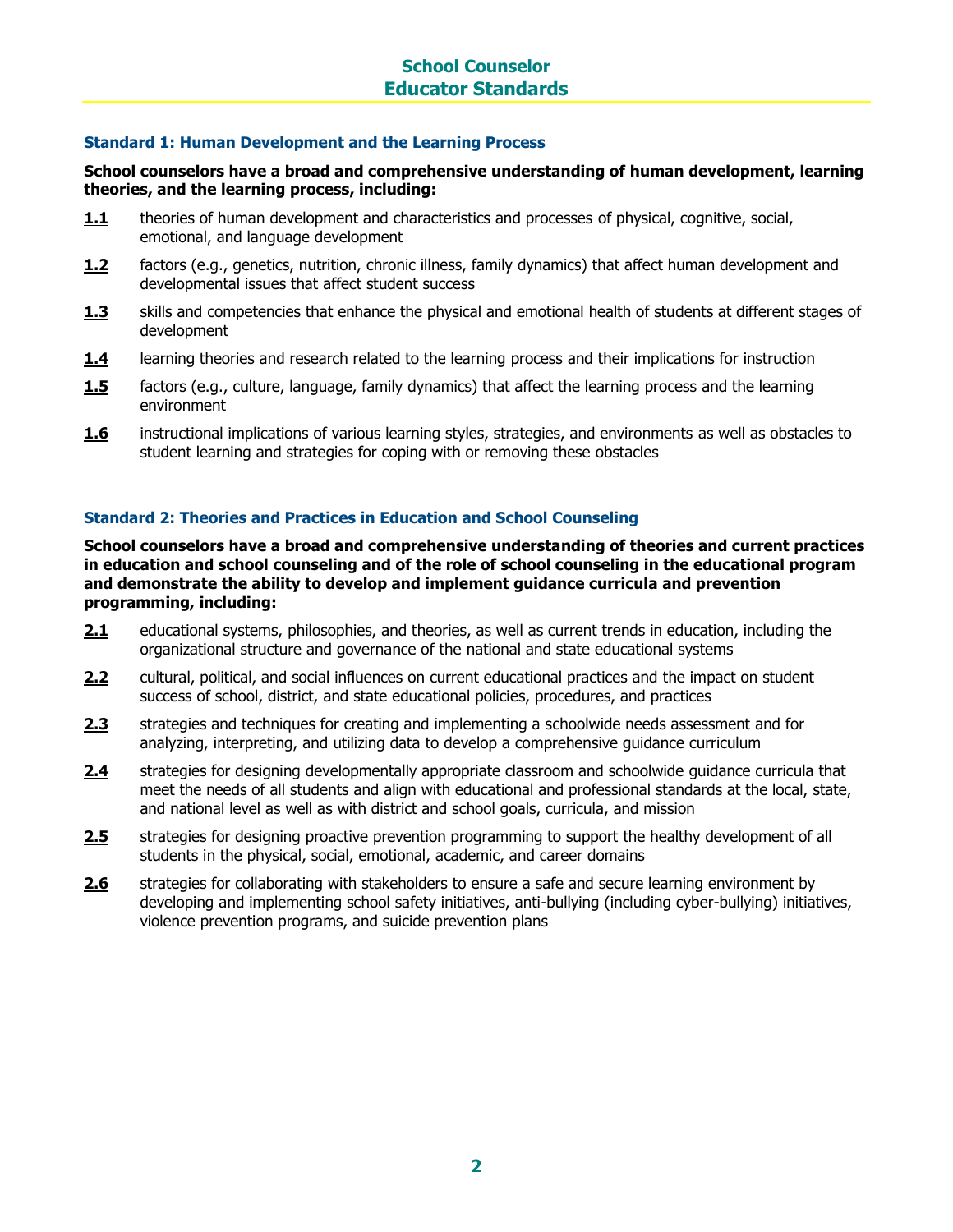#### **Standard 3: The School Counseling and Guidance Program**

**School counselors have a broad and comprehensive understanding of the components of comprehensive, standards-based, data-driven, and outcome-focused school counseling and guidance programs and demonstrate the ability to develop, implement, manage, and evaluate school counseling and guidance programs, including:**

- **3.1** the history and purpose of school counseling, including traditional and transformed roles of school counselors
- **3.2** the elements of a comprehensive school counseling program, including the instruction of students in academic and technical achievement; career and workplace development; and personal, social, and emotional development through individual, small-group, classroom, and schoolwide initiatives
- **3.3** strategies and methods for developing, implementing, coordinating, and managing an effective school counseling and guidance program for college and career readiness that meets the needs of all students
- **3.4** skills and strategies for reviewing, selecting, using, and evaluating technology to plan, organize, and deliver a school counseling and guidance program that meets the needs of all students
- **3.5** strategies and methods for continually evaluating school counseling services to assess their impact on students, identify program gaps, and target interventions
- **3.6** strategies and methods for responding to evaluations of a comprehensive school counseling program and for using standards-based, data-informed decision making to develop and implement positive changes
- **3.7** strategies and methods, including program audits, for collecting, analyzing, interpreting, and reporting data to demonstrate accountability, evaluate outcomes, and assess achievement of overarching district and school goals
- **3.8** strategies for effective, efficient, and ethical recordkeeping and documentation
- **3.9** strategies and techniques for effective classroom management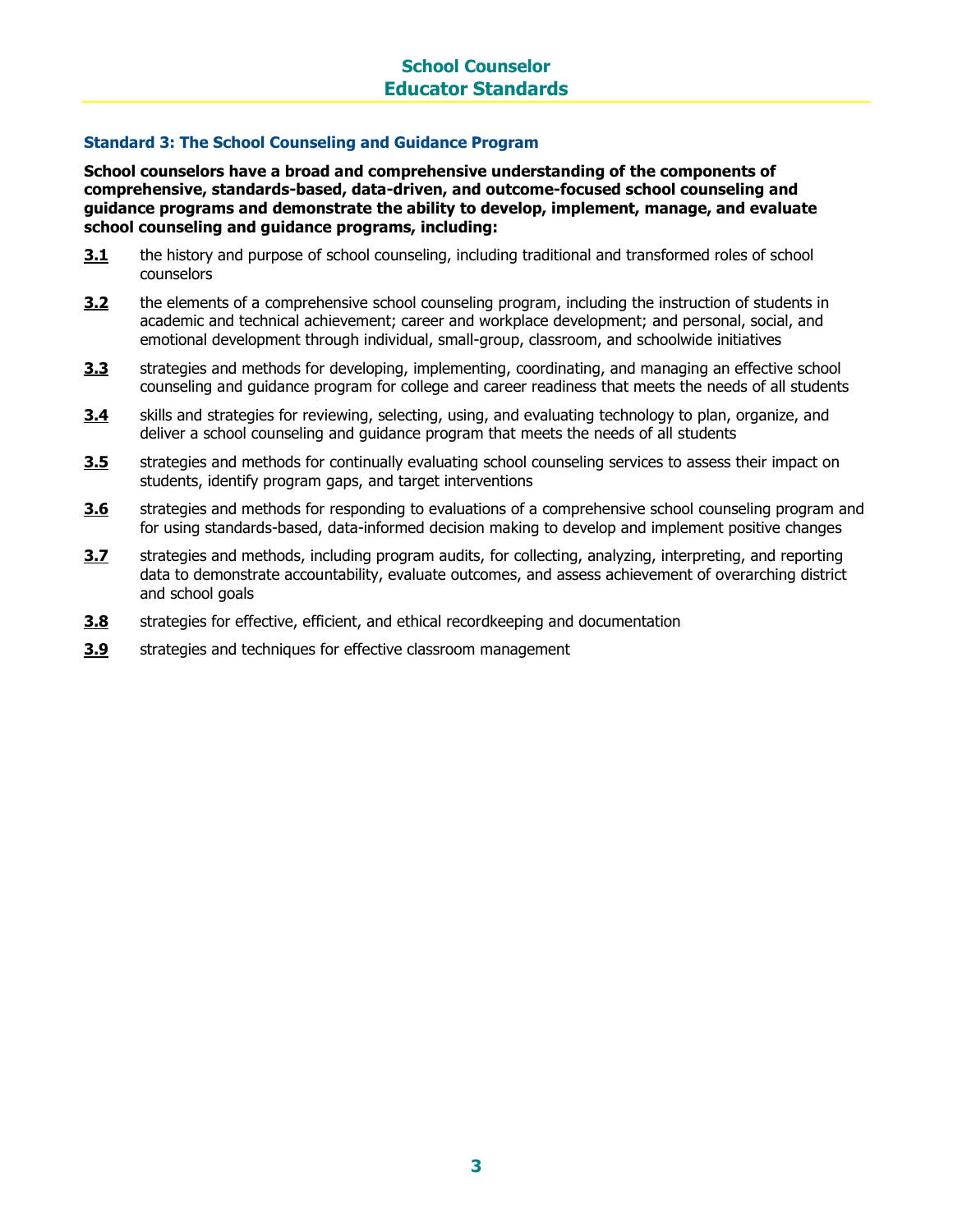### **School Counselor Educator Standards**

#### **Standard 4: Individual Counseling, Small-Group Counseling, and Classroom Guidance**

**School counselors have a broad and comprehensive understanding of individual counseling, smallgroup counseling, and classroom guidance and demonstrate the ability to provide individual and small-group counseling and to deliver guidance lessons that meet the needs of all students, including:**

- **4.1** interviewing and other data-collection skills and techniques for identifying common problems that students face and for assessing the physical, emotional, and social level of students
- **4.2** factors that affect a school counselor's decision to provide individual counseling and strategies for applying counseling theories and techniques to provide effective individual counseling
- **4.3** strategies for delivering guidance lessons using developmentally appropriate instruction to promote educational success for all students in the academic and technical, college and career readiness, and personal and social domains
- **4.4** strategies for implementing proactive prevention programming to support the healthy physical, emotional, social, academic, and career development of all students
- **4.5** strategies for implementing a proactive prevention guidance curriculum to help all students develop and expand responsible and effective communication skills, make sound judgments and decisions, take responsibility for themselves and their actions, and accept the consequences of their behavior
- **4.6** factors that affect a school counselor's decision to provide group counseling and strategies for applying counseling theories and techniques to provide effective group counseling
- **4.7** factors that affect group dynamics, appropriate topics for small-group counseling and classroom guidance, and strategies for facilitating group discussions and presenting information in a group setting
- **4.8** strategies for developing and maintaining a current referral database of community and professional resources and for helping individuals and families access those resources
- **4.9** criteria for referring students to other professionals, community agencies, and service providers, as well as procedures for making and following up on such referrals
- **4.10** strategies for analyzing strengths and needs of all students, including students from diverse populations, and providing unbiased counseling services that respond to those strengths and needs
- **4.11** methods for analyzing, synthesizing, and disaggregating data to examine student outcomes and to identify effective intervention strategies for documenting, monitoring, and evaluating schoolwide, targeted, and individual evidence-based interventions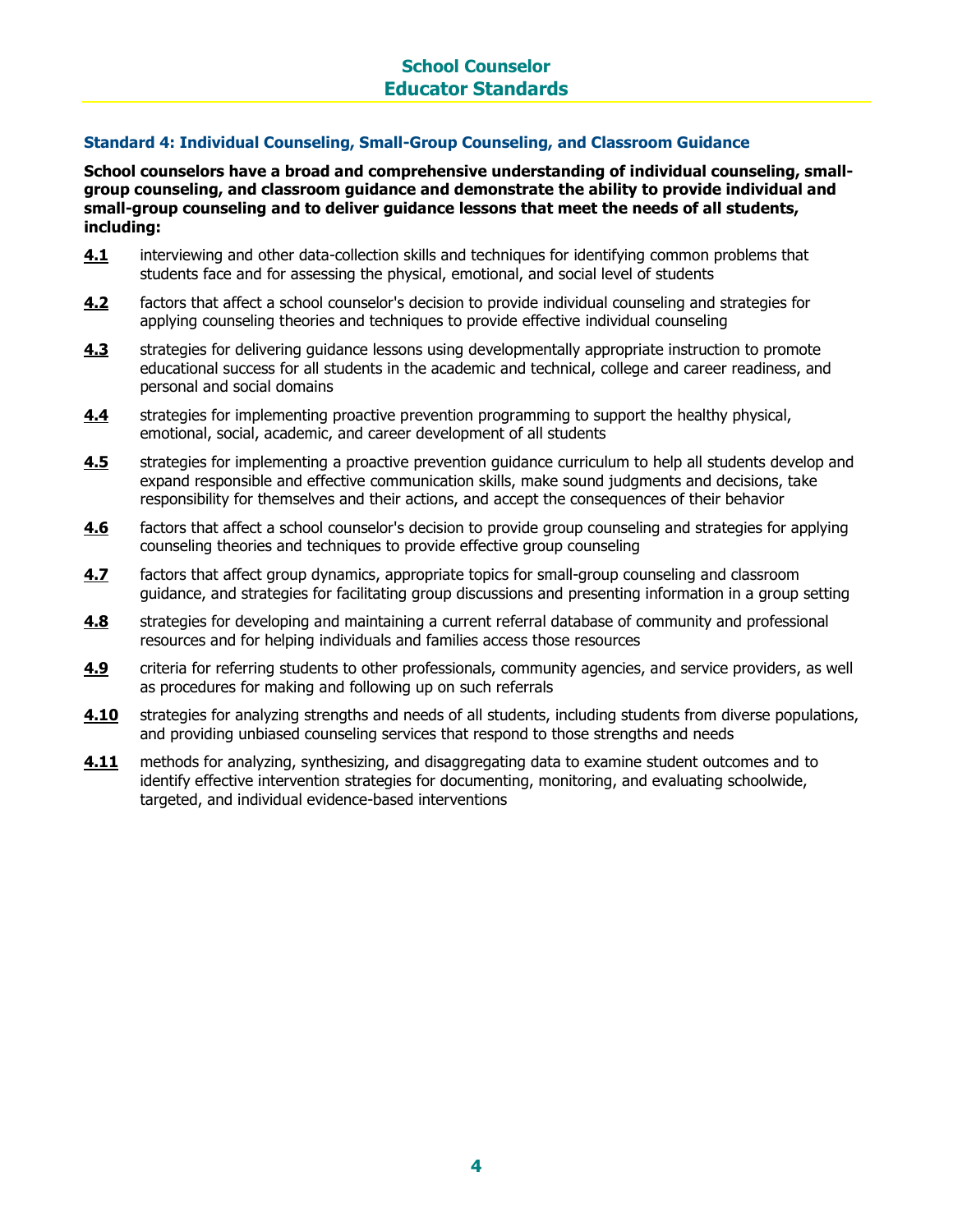#### **Standard 5: Responsive Services and Crisis Counseling**

**School counselors have a broad and comprehensive understanding of responsive services and crisis counseling and demonstrate the ability to plan, implement, manage, and evaluate responsive services and crisis counseling, including:**

- **5.1** indicators of mental health problems; at-risk behaviors; and physical, emotional, and sexual abuse in students
- **5.2** effects of student mental health problems; at-risk behaviors; and physical, emotional, and sexual abuse on the educational environment
- **5.3** intervention strategies for counseling students who exhibit at-risk behaviors; are targets of bullying, including cyber-bullying; or are facing other crisis situations
- **5.4** methods, techniques, and protocols for crisis counseling and crisis management, including strategies for collaborating with stakeholders to develop and implement crisis-management plans

#### **Standard 6: Career and Postsecondary Educational Guidance and Counseling**

**School counselors have a broad and comprehensive understanding of developmentally appropriate career and postsecondary educational guidance and counseling and demonstrate the ability to develop, implement, manage, and evaluate career and postsecondary educational guidance and counseling, including:**

- **6.1** strategies for helping students analyze their own strengths and needs; recognize their personal interests, preferences, values, talents, and skills; and apply this self-knowledge to make informed educational and career choices
- **6.2** knowledge of student course content and the ways in which student course selection and academic performance affect postsecondary options and success
- **6.3** strategies for helping students identify their educational and career goals and develop specific plans for reaching those goals
- **6.4** sources of comprehensive information, including databases and online resources, about postsecondary options, career opportunities and requirements, labor market trends, and economics, and strategies for helping students and their families access, understand, and use this information
- **6.5** strategies for helping students identify and acquire the academic and technical, college and career readiness, and personal and social skills that are necessary for educational and career success
- **6.6** strategies for providing students and their families with information about procedures associated with applying for employment in their chosen career
- **6.7** strategies for providing students and their families with comprehensive information about postsecondary educational institutions, including information about admissions processes and procedures, costs, and eligibility requirements and application processes for financial aid, scholarships, and grants
- **6.8** strategies for helping students use effective technological tools to assist them in exploring, planning, choosing, and achieving academic, career, and social goals
- **6.9** knowledge of multicultural and diversity issues in education and career development, such as individual and institutional racism, classism, and sexism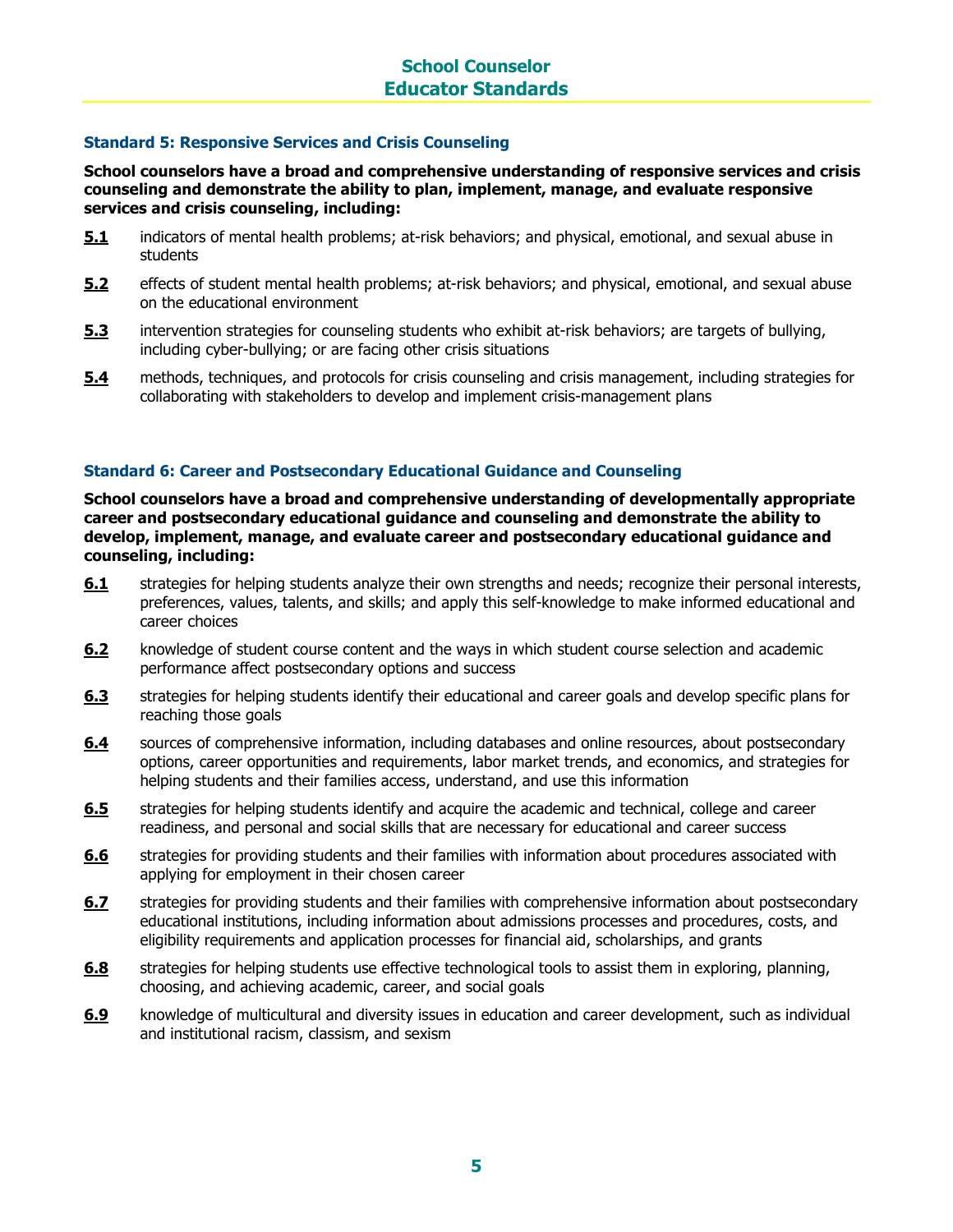### **School Counselor Educator Standards**

#### **Standard 7: The Leadership Role of the School Counselor**

**School counselors have a broad and comprehensive understanding of the role of the school counselor as an agent of change and demonstrate the ability to communicate and collaborate with stakeholders to create learning environments that promote educational equity and success for all students, including:** 

- **7.1** strategies for leading proactively, advocating for all students, and modeling fairness and equitable treatment of all
- **7.2** the role of change theory in educational reform and the role of school counselors as agents of change within the school community, including strategies for facilitating and leading the change process
- **7.3** strategies for using current literature, research, and other resources to promote school counseling programming and provide assistance services to students
- **7.4** principles and methods of assessment; factors to consider when selecting assessments; and the uses, benefits, and limitations of a range of formal and informal assessment instruments
- **7.5** the use of achievement-gap data to advocate for needed systemic change to promote educational equity and success for all students
- **7.6** skills and strategies for working respectfully and collaboratively with individuals from diverse ethnic, cultural, and economic backgrounds; individuals with various levels of English language proficiency; and individuals with special needs in the school and the community
- **7.7** skills and methods for recruiting and collaborating with a diverse school advisory council and for applying a consensus-building process to effectively and efficiently meet group goals
- **7.8** roles of school professionals (e.g., school social worker, school psychologist, school nurse) and strategies for communicating and collaborating with all members of the school student support team, including educators and administrators
- **7.9** skills and strategies for communicating the benefits of a comprehensive, standards-based school counseling program for all school and community stakeholders
- **7.10** strategies for collecting, analyzing, and interpreting data to evaluate the effectiveness of community outreach and public relations efforts and for reporting data results to stakeholders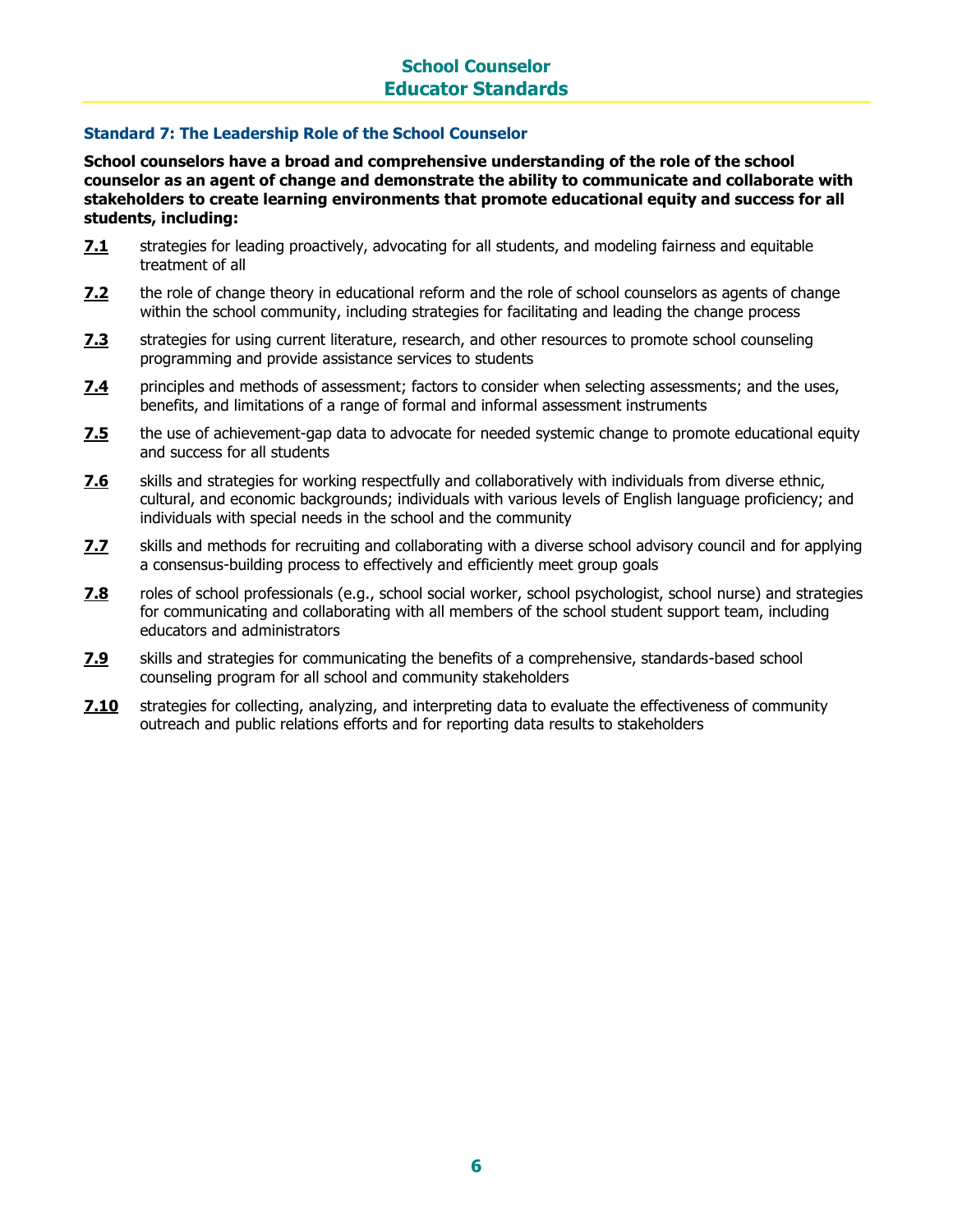#### **Standard 8: Professional, Legal, and Ethical Standards and Issues in School Counseling**

**School counselors have a broad and comprehensive understanding of professional, legal, and ethical standards and issues in school counseling and demonstrate the ability to apply professional, legal, and ethical standards in their work as school counselors, including:**

- **8.1** the legal and ethical responsibilities of working in a multicultural and technological society and of working with all students in a school setting
- **8.2** compliance with school district policy and local, state, and federal statutes, case law, and mandates that relate to school counseling, including those in the Family Educational Rights and Privacy Act (FERPA)
- **8.3** legal and ethical standards and principles of the school counseling profession, including the American School Counselor Association (ASCA) Ethical Standards for School Counselors and position statements
- 8.4 strategies for providing counseling services to students who are minors and students who are over the age of 18 in a legal and ethical manner, including by addressing issues of confidentiality
- **8.5** strategies for establishing and maintaining a professional identity as a school counselor and for staying current with research, literature, and other resources related to school counseling issues and best practices through ongoing professional development and participation in professional school counselor organizations
- **8.6** strategies for using ongoing professional development in school counseling issues and best practices to inform and guide the legal and ethical aspects of a school counselor's work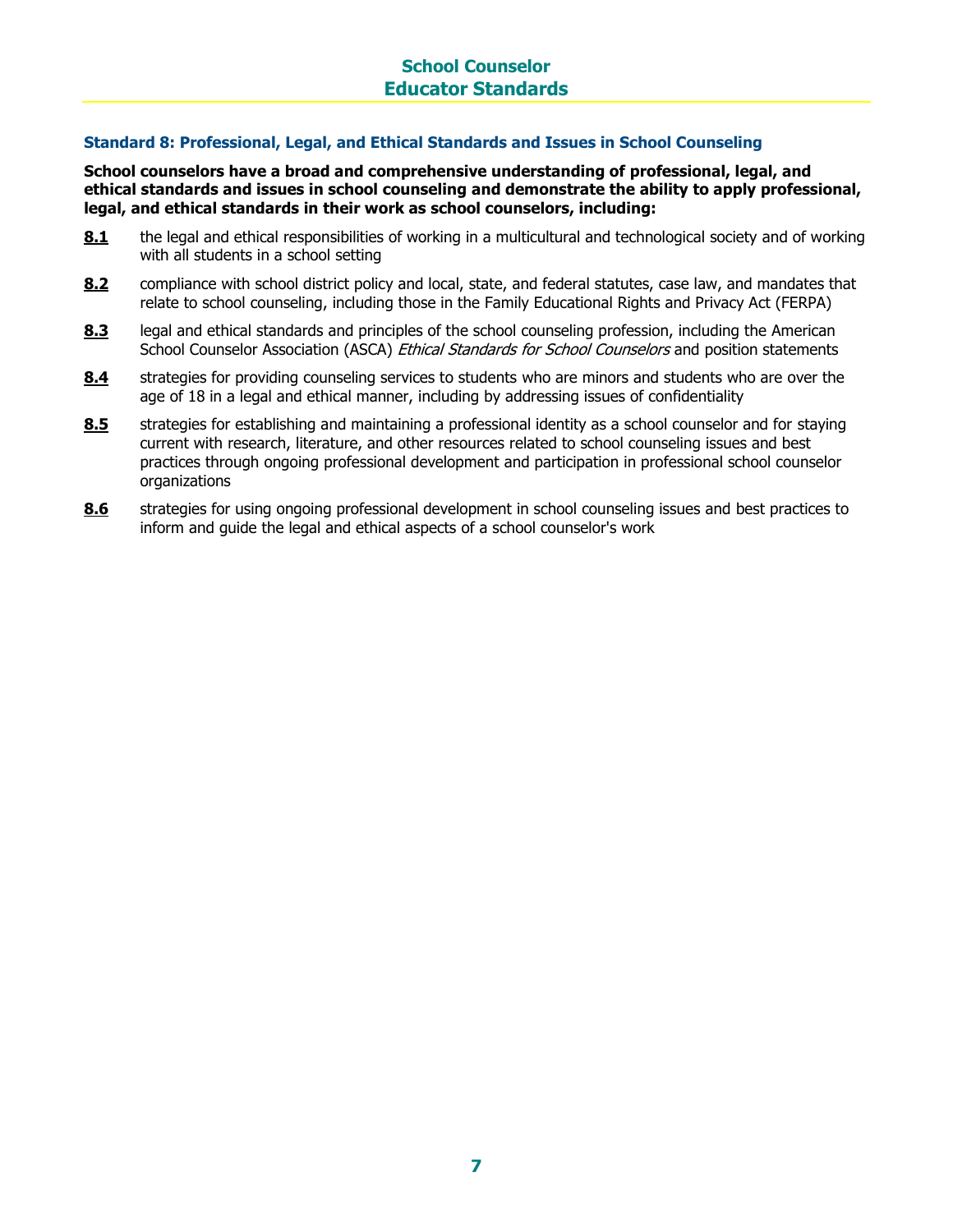#### **State and National Standards**

- 1. Indiana Department of Education. (2003). Indiana program standards for school counseling. http://www.asainstitute.org/schoolcounseling/programstandards.html
- 2. American School Counselor Association (ASCA). School counselor competencies. http://www.schoolcounselor.org/files/sccompetencies.pdf
- 3. American School Counselor Association (ASCA). (2010). *Ethical standards for school counselors*. http://asca2.timberlakepublishing.com//files/EthicalStandards2010.pdf
- 4. Council for the Accreditation of Counseling and Related Educational Programs (CACREP). (2009). 2009 standards. http://cacrep.org/doc/2009%20Standards%20with%20cover.pdf
- 5. International Society for Technology in Education (ISTE). (2008). National educational technology standards for teachers. http://www.iste.org/Libraries/PDFs/NETS for Teachers 2008 EN.sflb.ashx
- 6. The College Board National Office for School Counselor Advocacy (NOSCA). (2010). *Eight components of* college and career readiness counseling. College Board Advocacy and Policy Center. http://www.collegeboard.com

#### **Sources on School Counselor Content**

- 7. Kerr, M. M. (2009). *School crisis prevention and intervention*. Upper Saddle River, NJ: Pearson.
- 8. Baker, S. B., & Gerler, E. R., Jr. (2008). School counseling for the twenty-first century (5th ed.). Upper Saddle River, NJ: Pearson Merrill Prentice Hall.
- 9. Milsom, A., & Paisley, P. (2007). Group work as an essential contribution to transforming school counseling. Journal for Specialists in Group Work, 32(1), 9-14.
- 10. Ormond, J. E. (2006). *Educational psychology: Developing learners* (5th ed.). Upper Saddle River, NJ: Pearson Merrill Prentice Hall.
- 11. Stone, C. B., & Dahir, C. A. (2006). The transformed school counselor. Boston: Houghton Mifflin Company.
- 12. Stone, C. B. (2005). School counseling principles: Ethics and law. American School Counselor Association.
- 13. Webb, L., Brigman, G., & Campbell, C. (2005). Linking school counselors and student success: A replication of the student success skills approach targeting the academic and social competence of students. Professional School Counseling, 8(5), 407-413.
- 14. Brinson, J. A., Kottler, J. A., & Fisher, T. A. (2004). Cross-cultural conflict resolution in the schools: Some practical intervention strategies for counselors. Journal of Counseling and Development, 82(3), 294-301.
- 15. Galassi, J. P., & Akos, P. (2004). Developmental advocacy: Twenty-first century school counseling. Journal of Counseling and Development, 82(2), 146–157.
- 16. Stanley, P. H., Juhnke, G. A., & Purkey, W. W. (2004). Using an invitational theory of practice to create safe and successful schools. Journal of Counseling and Development, 82(3), 302-309.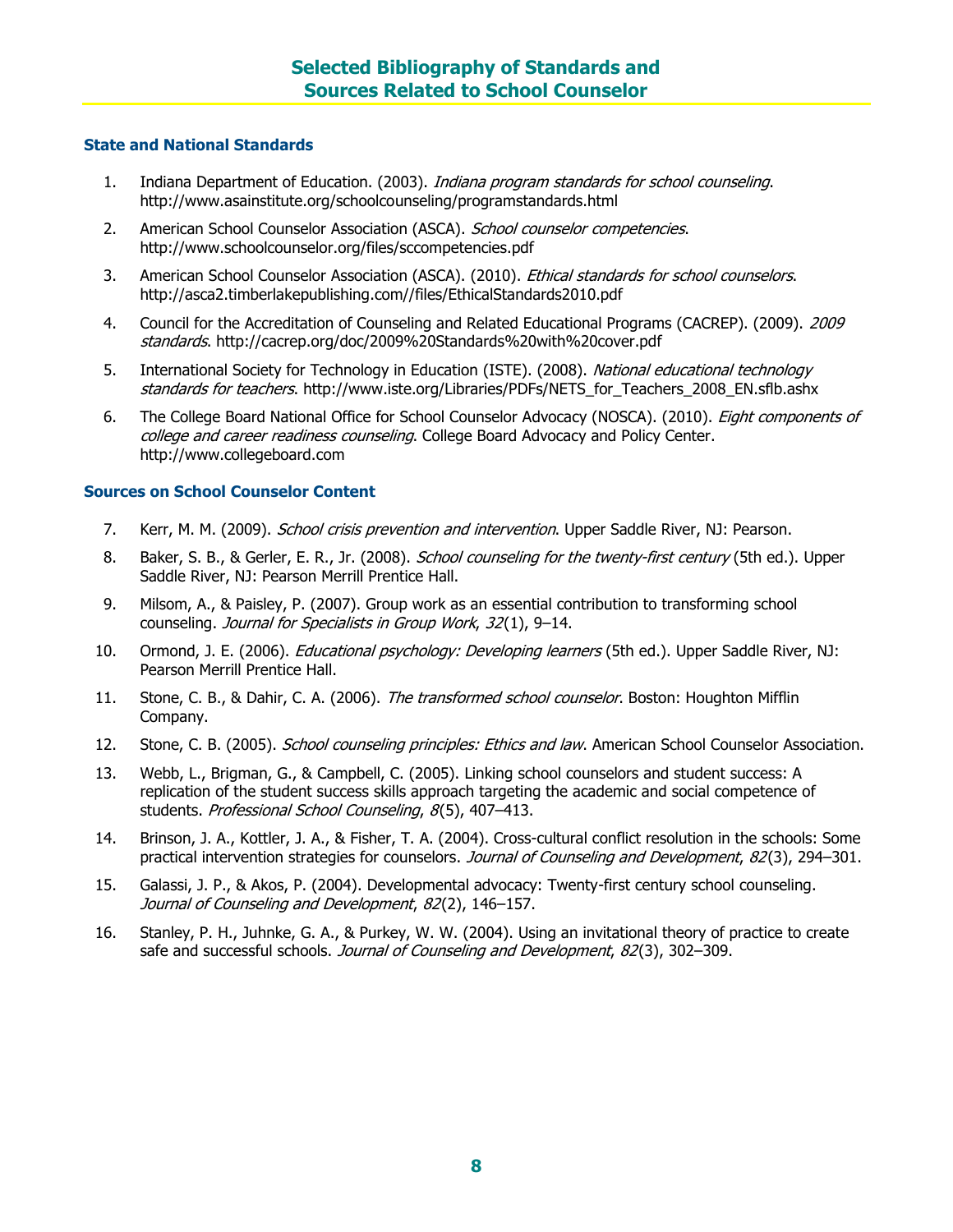## **Alignment of Educator Standards with State and National Standards**

| <b>Indiana Educator Standards for</b><br><b>School Counselor</b>                                                                                                                                                                                                                                                                                                                                                                    | <b>Indiana</b><br>Program<br><b>Standards for</b><br><b>School</b><br><b>Counseling</b> | <b>ASCA School</b><br><b>Counselor</b><br><b>Competencies</b>                                                                                                                                                                                                                           | <b>CACREP</b><br>2009<br><b>Standards</b>                                                                                             | <b>ISTE National</b><br><b>Educational</b><br><b>Technology</b><br><b>Standards</b> |
|-------------------------------------------------------------------------------------------------------------------------------------------------------------------------------------------------------------------------------------------------------------------------------------------------------------------------------------------------------------------------------------------------------------------------------------|-----------------------------------------------------------------------------------------|-----------------------------------------------------------------------------------------------------------------------------------------------------------------------------------------------------------------------------------------------------------------------------------------|---------------------------------------------------------------------------------------------------------------------------------------|-------------------------------------------------------------------------------------|
| <b>Standard 1: Human</b><br><b>Development and the Learning</b><br><b>Process</b><br>School counselors have a broad and<br>comprehensive understanding of<br>human development, learning<br>theories, and the learning process.                                                                                                                                                                                                     |                                                                                         | $I-A-8$ ; II-A-3;<br>$II-A-5$                                                                                                                                                                                                                                                           | School<br>Counseling<br><b>Standards</b><br>A-6; E-2; E-4;<br>$G-1$ ; H $-5$                                                          |                                                                                     |
| <b>Standard 2: Theories and</b><br><b>Practices in Education and</b><br><b>School Counseling</b><br>School counselors have a broad and<br>comprehensive understanding of<br>theories and current practices in<br>education and school counseling<br>and of the role of school counseling<br>in the educational program and<br>demonstrate the ability to develop<br>and implement guidance curricula<br>and prevention programming. |                                                                                         | $I-A-1$ ; $I-A-9$ ;<br>$I-B-5c$ ; II-A-1;<br>$II-A-2$ ; $II-A-4$ ;<br>$II-B-1$ ; $II-B-1a-b$ ;<br>$II-C-4$ ; $III-A-1$ ;<br>III-A-2; III-A-3;<br>$III-A-4$ ; $III-B-1$ ;<br>$III-B-1b-q;$<br>IV-B-3c-d; IV-B-6a                                                                         | School<br>Counseling<br><b>Standards</b><br>A-1; A-3; A-5;<br>$E-1$ ; $E-3$ ; $F-1$ ;<br>G-3; K-1; K-2;<br>K-3; L-1; L-3;<br>M-4; O-5 | 2a-2d; 3a-3d                                                                        |
| <b>Standard 3: The School</b><br><b>Counseling and Guidance</b><br>Program<br>School counselors have a broad and<br>comprehensive understanding of<br>the components of comprehensive,<br>standards-based, data-driven, and<br>outcome-focused school counseling<br>and quidance programs and<br>demonstrate the ability to develop,<br>implement, manage, and evaluate<br>school counseling and guidance<br>programs.              | 2.2; 3.2; 3.4;<br>$6.1 - 4; 8.3; 9.1$                                                   | $I-A-2; I-B-1;$<br>I-B-1d; I-B-1f-g;<br>I-B-3e; I-C-7;<br>$II-A-8$ ; $II-C-1$ ;<br>$II-C-2; II-C-3;$<br>III-A-4; III-B-1 $c$ ;<br>IV-A-5; IV-A-6;<br>$IV-C-1$ ; $IV-C-2$ ;<br>IV-C-3; V-A-1;<br>V-A-2; V-A-3;<br>V-A-4; V-B-1;<br>$V-B-1a-c; V-B-1f;$<br>V-B-1h; V-C-1;<br>V-C-2; V-C-3 | School<br>Counseling<br><b>Standards</b><br>A-5; C-2; D-2;<br>D-3; E-4; I-2;<br>$I-3; J-2; J-3;$<br>O-3; P-1; P-2                     | 2b; 3a-3d                                                                           |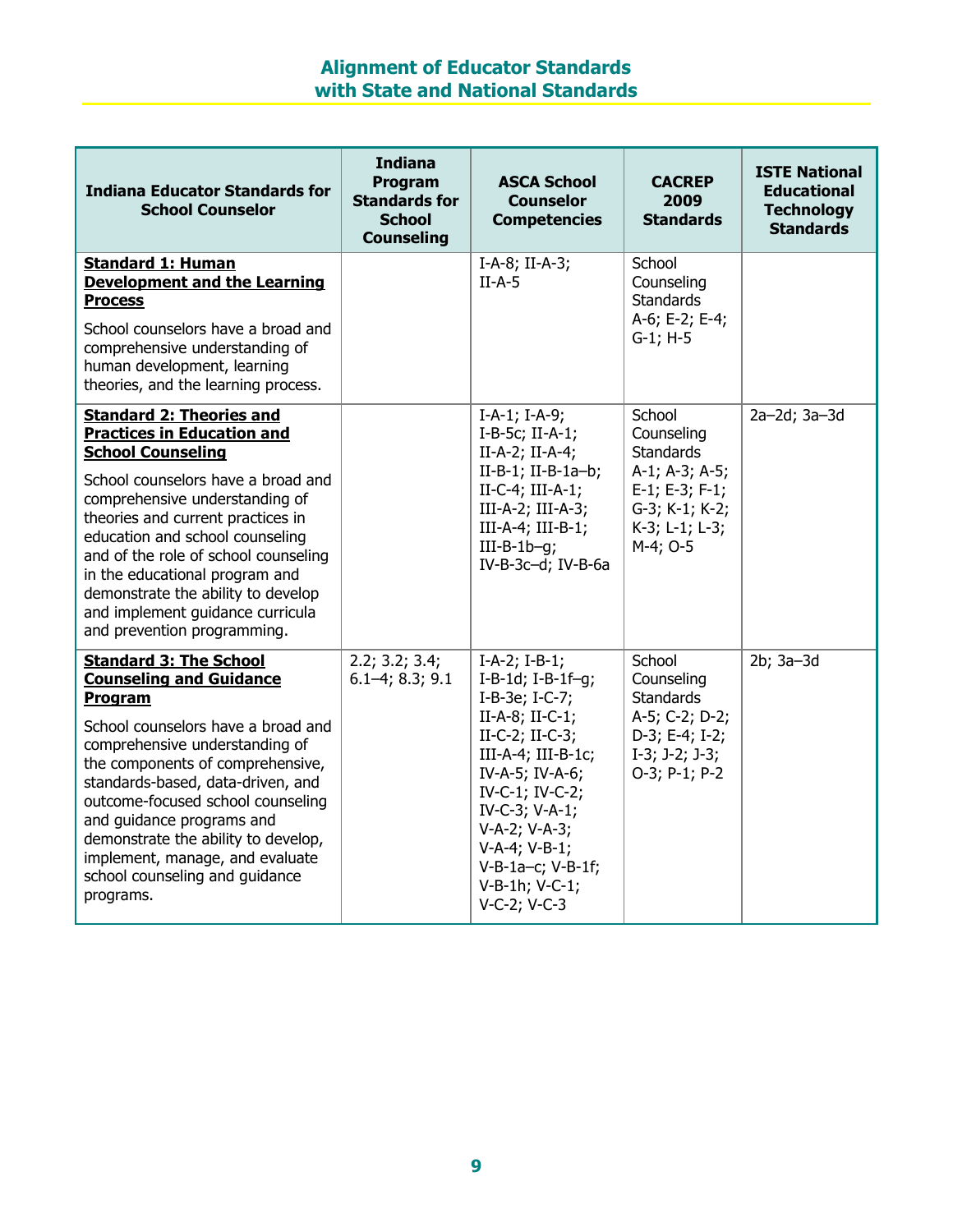## **Alignment of Educator Standards with State and National Standards**

| <b>Indiana Educator Standards for</b><br><b>School Counselor</b>                                                                                                                                                                                                                                                                                                                                                                            | <b>Indiana</b><br>Program<br><b>Standards for</b><br><b>School</b><br><b>Counseling</b> | <b>ASCA School</b><br><b>Counselor</b><br><b>Competencies</b>                                                                                                                     | <b>CACREP</b><br>2009<br><b>Standards</b>                                                                                | <b>ISTE National</b><br><b>Educational</b><br><b>Technology</b><br><b>Standards</b> |
|---------------------------------------------------------------------------------------------------------------------------------------------------------------------------------------------------------------------------------------------------------------------------------------------------------------------------------------------------------------------------------------------------------------------------------------------|-----------------------------------------------------------------------------------------|-----------------------------------------------------------------------------------------------------------------------------------------------------------------------------------|--------------------------------------------------------------------------------------------------------------------------|-------------------------------------------------------------------------------------|
| <b>Standard 4: Individual</b><br><b>Counseling, Small-Group</b><br><b>Counseling, and Classroom</b><br><b>Guidance</b><br>School counselors have a broad and<br>comprehensive understanding of<br>individual counseling, small-group<br>counseling, and classroom guidance<br>and demonstrate the ability to<br>provide individual and small-group<br>counseling and to deliver guidance<br>lessons that meet the needs of all<br>students. | 2.1; 2.4; 3.1;<br>4.1; 4.3; 8.2                                                         | $I-A-5$ ; $I-B-1h$ ;<br>$II-A-8$ ; $III-A-3$ ;<br>III-B-2; III-B-2a-b;<br>$III-B-2g$ ; $III-B-3d$ ;<br>$III-B-3i; III-B-l;$<br>III-C-2; III-C-4;<br>IV-B-3; IV-B-3a;<br>$IV-B-3f$ | School<br>Counseling<br><b>Standards</b><br>$C-1$ ; $C-2$ ; $C-3$ ;<br>$C-5$ ; D-2; D-3;<br>H-1; H-2; H-3;<br>$H-5; L-2$ | $3a - 3d$                                                                           |
| <b>Standard 5: Responsive</b><br><b>Services and Crisis Counseling</b><br>School counselors have a broad and<br>comprehensive understanding of<br>responsive services and crisis<br>counseling and demonstrate the<br>ability to plan, implement, manage,<br>and evaluate responsive services<br>and crisis counseling.                                                                                                                     | $2.4; 4.2 - 4$                                                                          | I-A-9; III-A-7-8;<br>III-B-3; III-B-3a-c;<br>$III-B-3e-h;$<br>$III-B-3m$                                                                                                          | School<br>Counseling<br><b>Standards</b><br>A-7; C-6; D-3;<br>D-4; G-1; G-2;<br>M-6; M-7                                 |                                                                                     |
| <b>Standard 6: Career and</b><br><b>Postsecondary Educational</b><br><b>Guidance and Counseling</b><br>School counselors have a broad and<br>comprehensive understanding of<br>developmentally appropriate career<br>and postsecondary educational<br>guidance and counseling and<br>demonstrate the ability to develop,<br>implement, manage, and evaluate<br>career and postsecondary<br>educational guidance and<br>counseling.          | $2.2 - 3; 8.3$                                                                          | $I-A-5$ ; $I-B-1h$ ;<br>$I-C-3$ ; II-A-8;<br>III-A-5; III-B-1q;<br>$III-B-2b-q$                                                                                                   | School<br>Counseling<br><b>Standards</b><br>$C-2; C-4$                                                                   | 1c; 2b; 3b; 3d                                                                      |